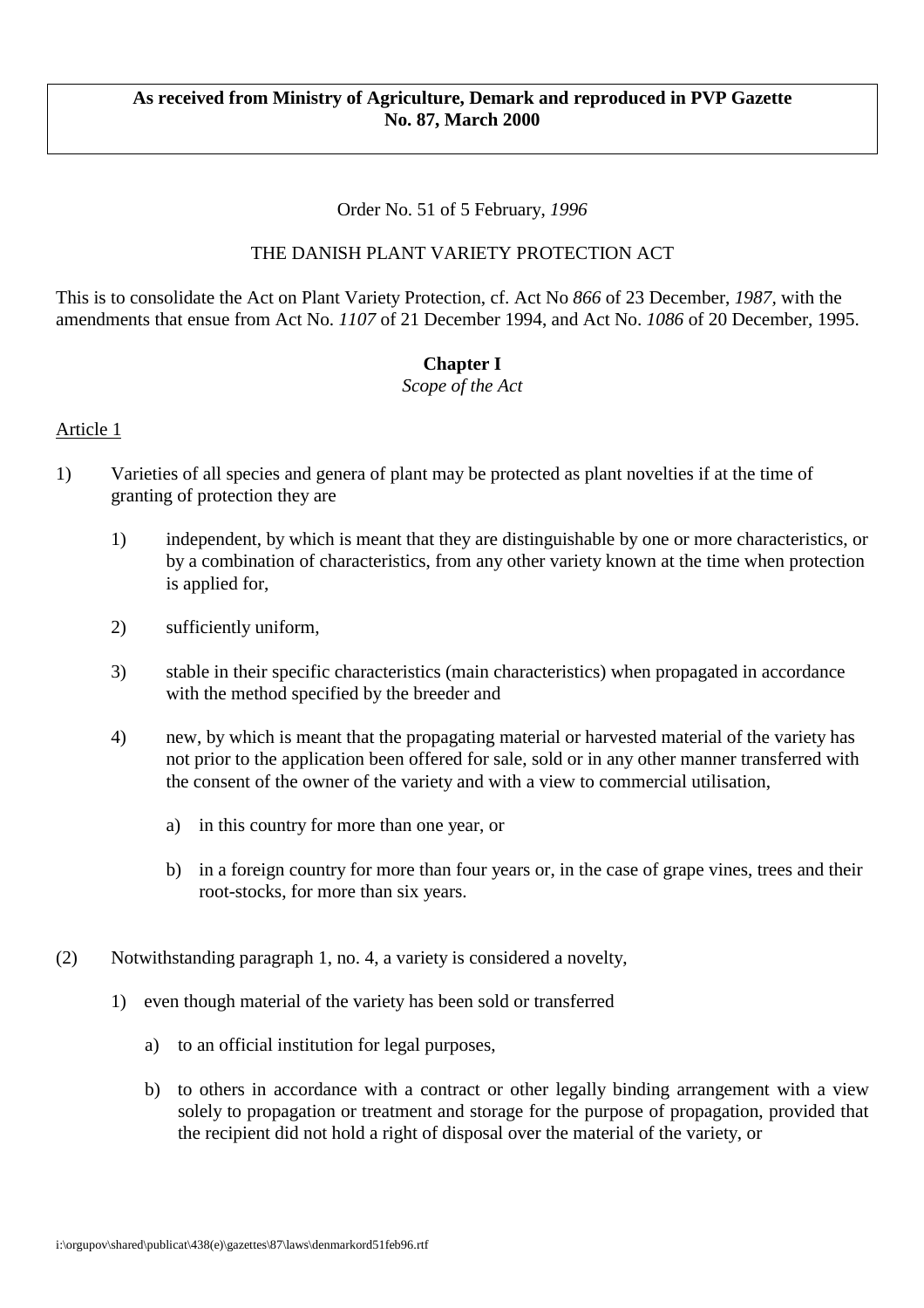- c) by one company to another company, if one of the companies is owned by the other, or if both companies are owned by a third company, provided that none of the companies are cooperative societies, and
- 2) even though propagation material or harvested material of the variety produced from plants that have been cultivated for the purpose of experiments or breeding has been offered for sale, sold or transferred to others provided that this has happened without reference to the variety.
- (3) Paragraph (2) does not apply to varieties used for the production of a hybrid variety if repeated use of the variety is necessary for the production, and if material of the hybrid variety has been sold or transferred to others.

The Ministry of Agriculture and Fisheries may, as an exception, approve the protection of a variety that does not satisfy the conditions laid down in Article 1 (1), No. 4, if it is considered to be of economic interest to agriculture.

# **Chapter 2 Applications**

## Article 3

- (1) An application for entry of a variety in the Register of Plant Novelties shall be submitted to the Board for Plant Novelties by the holder of the variety. If the holder is not resident in or does not have his registered office in a Member State of the European Union, such application shall be made by an agent, appointed by the applicant, who is resident in or has his registered office in Denmark.
- (2) The applicant shall before the Board for Plant Novelties, cf. Article 22, produce evidence of his right to apply for entry of the variety to. If the application is made by an agent on behalf of the holder of the variety, the agent shall produce documentation of his authority to represent the owner in all matters relating to the application and registration.
- (3) The Board may demand that the applicant furnish all such information as is deemed necessary to try the application and may fix a time-limit for this. The Board may further demand that material to be used for examination, cf Article 9, be submitted within a specified period.
- (4) At the time of the making of the application, an application fee shall be paid.

## Article 4

- (1) The application is entered in the journal kept by the Board for Plant Novelties immediately after receipt, and a copy of the application provided with the Board of Plant Protection's note as to the date of entry in the journal shall be returned immediately to the applicant. Notice of the application shall be published by the Board for Plant Novelties.
- (2) The journal shall be accessible to the public. However, this does not apply to information concerning the genealogical components of hybrid varieties and descriptions here of, if the applicant has requested that the information be treated as confidential.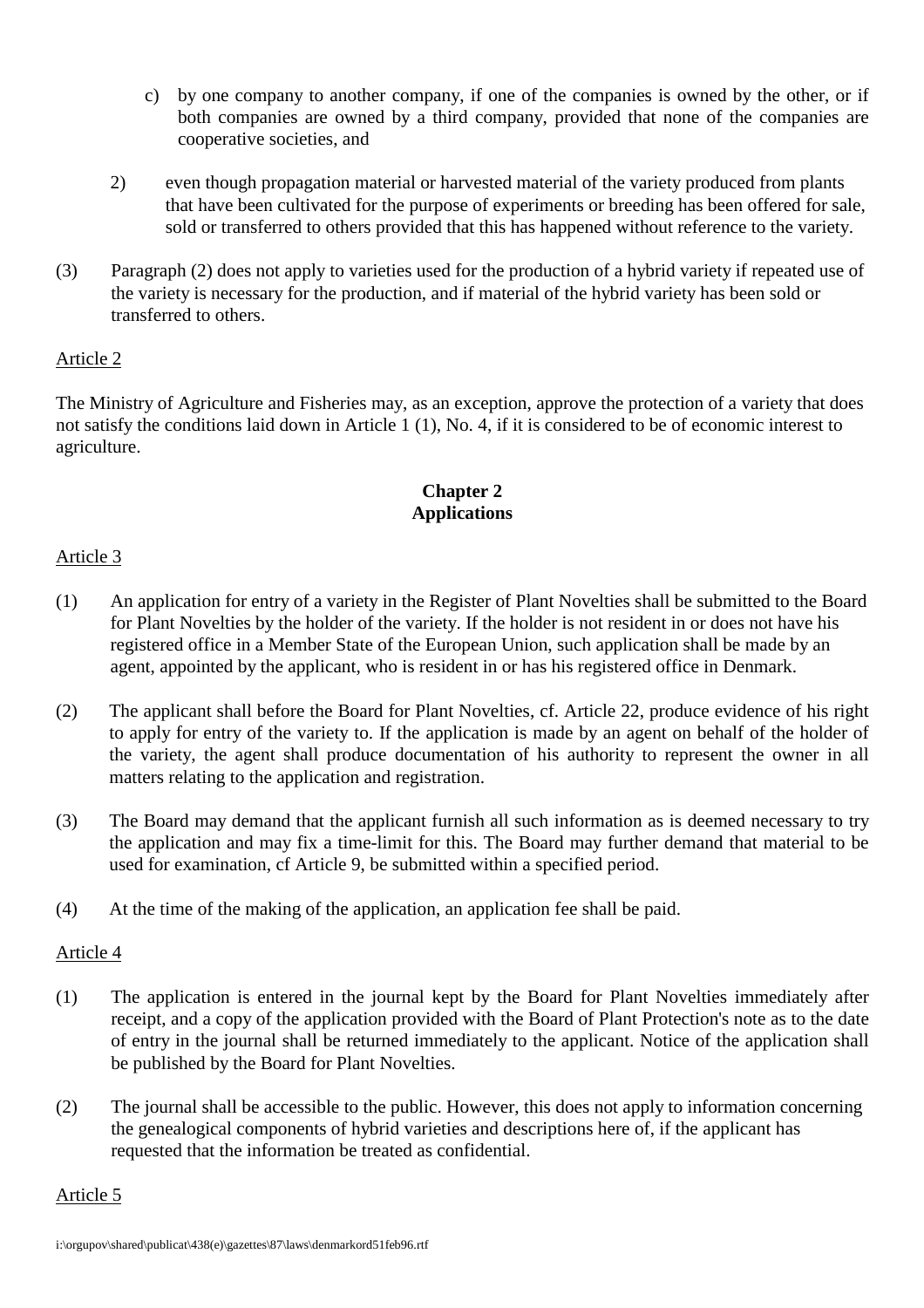(1) The Board for Plant Novelties may delete an entry from the journal if the applicant does not furnish the information or testing material required by the Board pursuant to Article 3 (3) within the time-limit fixed by the Board.

# Article 6

- (1) From the date of filing of the application the applicant shall enjoy a right of priority to protection of the variety if any other person subsequently submits an application for protection of the same variety.
- (2) At the request of the applicant the Board for Plant Novelties may establish priority for the application from the date of the first application for protection of the variety in any Member State of the International Union for the Protection of New Varieties of Plants (UPOV) if the first application was filed within the previous 12 months. The request shall be made at the time of the filing of the application in this country and shall be accompanied by documentation of the receipt of the first application.

## Article 7

(1) As soon as possible after entry of the application in the journal the Board for Plant Novelties shall make a provisional examination to establish whether the variety may be considered to fulfil the conditions for protection. If based upon such examinations the Board finds that the conditions for protection are fulfilled, the Board shall publish a notice of the application together with an invitation to all concerned to make known within a specified time-limit any objections to the registration of the variety.

## Article 8

- (1) The Board for Plant Novelties shall refer any objections to the applicant's right to apply for protection of the variety to the ordinary law-courts. When the Board is informed of such legal proceedings, it shall furnish the application with a note to this effect.
- (2) If on the basis of other objections the Board decides to delete the application from the journal and to discontinue its examination, a notice to this effect shall be published by the Board.

# **Chapter 3**

#### *Examination and registration*

## Article 9

- (1) Before a variety for which an application has been filed can obtain protection, cf., however, Article 21, the Board for Plant Novelties shall establish whether the variety can be considered to fulfil the conditions for this, including whether it has the special characteristics mentioned in the application. To this end the Board shall arrange for an examination of the variety to the necessary extent.
- (2) The applicant may be required to pay a fee to cover the costs incurred by the Board in connection with examining the variety.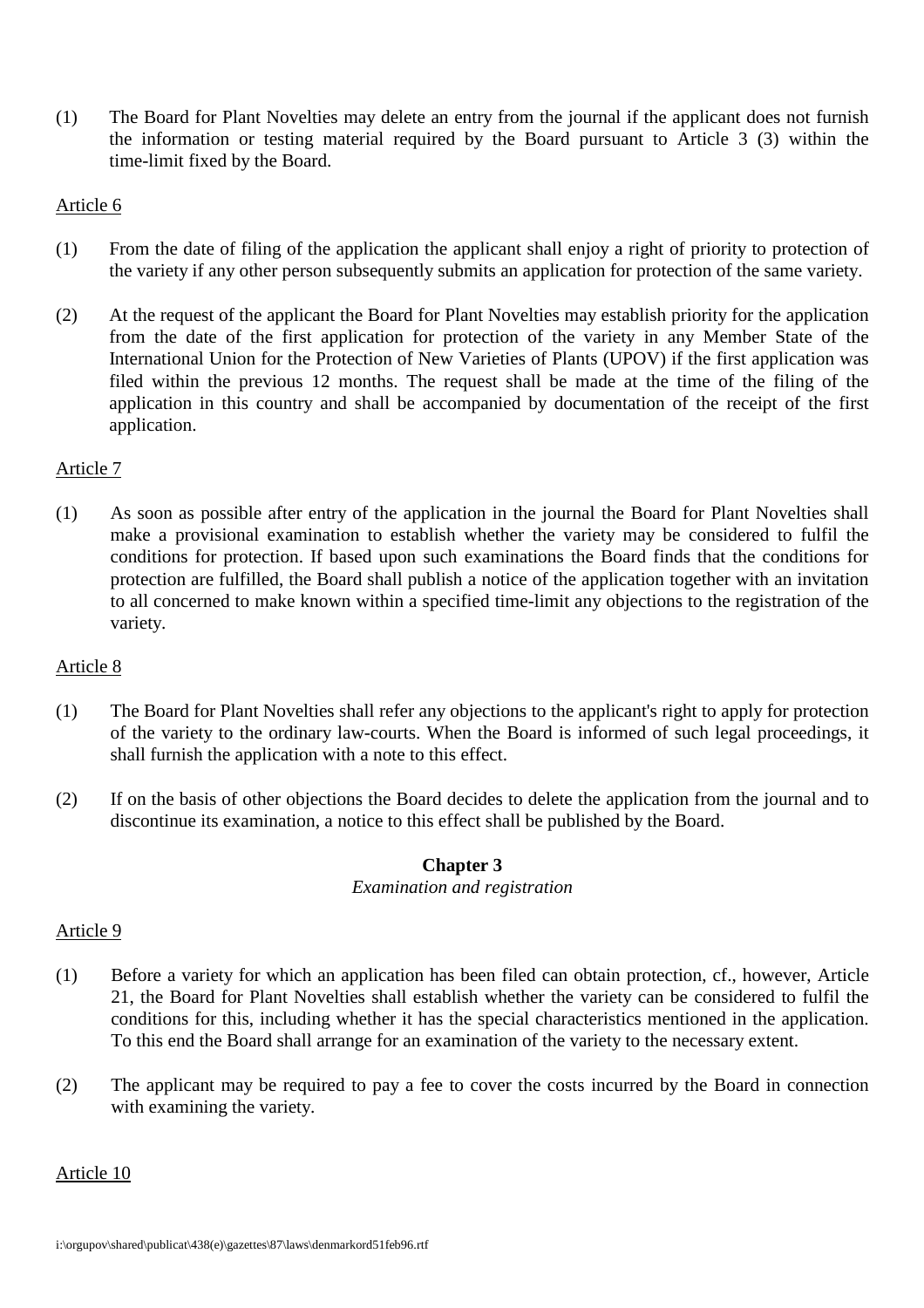(1) If the variety is considered to satisfy the conditions for protection, the Board for Plant Novelties shall enter the variety in the Register of Plant Novelties under a variety denomination, which has been approved in accordance with provisions laid down by the Minister of Agriculture and Fisheries.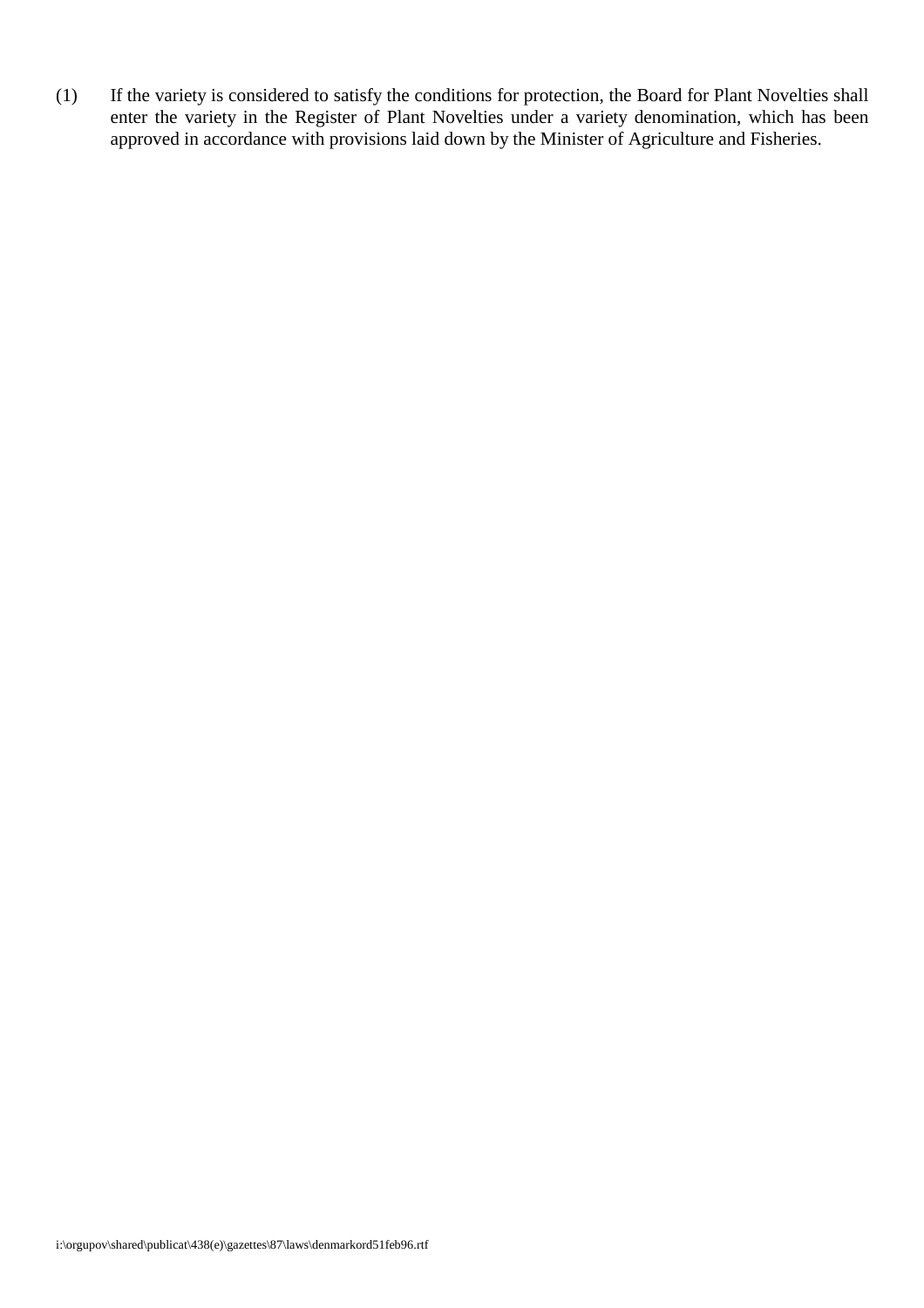- (2) The Board for Plant Novelties may refuse registration of a variety if the holder of the variety does not within a fixed time-limit comply with the Board's request to propose a name for the variety or fails to propose a new name, where the Board has found that the name proposed does not satisfy the conditions for approval.
- (3) Where legal proceedings are pending, Article 8 (1), a note to this effect shall be made in the Register of Plant Novelties.

- (1) The plant novelty shall be designated by the approved variety denomination. This shall apply even after expiry of the period of protection.
- (2) It shall be permitted to use an additional denomination for the new variety in connection with the variety denomination.
- (3) At the request of the holder of the variety the Board for Plant Novelties may in special cases permit that the plant novelty be given another denomination than the one originally approved.
- (4) The Minister of Agriculture and Fisheries shall lay down provisions on the denomination of plan novelties.

## Article 12

- (1) Simultaneously with the publication of the registration the Board for Plant Novelties shall issue a certificate of protection, which shall be delivered to the applicant against payment of a registration fee. The certificate of protection shall be valid for at period of one year, and the period of validity may be extended by one year at a time for up to 25 years or, for varieties of potatoes, up to 30 years, calculated from the date of issue of the certificate of protection, cf., however, article 21 (1).
- (2) The validity of the certificate of protection is extended against payment of an annual registration fee to the Board for Plant Novelties.
- (3) Irrespective of paragraph (1) of this section the Minister of Agriculture and Fisheries may lay down provisions to the effect that the validity of the certificate of protection for varieties of further specified species and genera can be extended for a period of up to 30 years.

#### *Post-control*

## Article 13

- (1) The Board for Plant Novelties may carry out post-control to ensure that the plant novelty is maintained satisfactorily by the holder of the variety.
- (2) The holder of the variety shall within the time-limits fixed by the Board make the necessary plant material available for the post-control to be performed by the Board for Plant Novelties.

*Removal*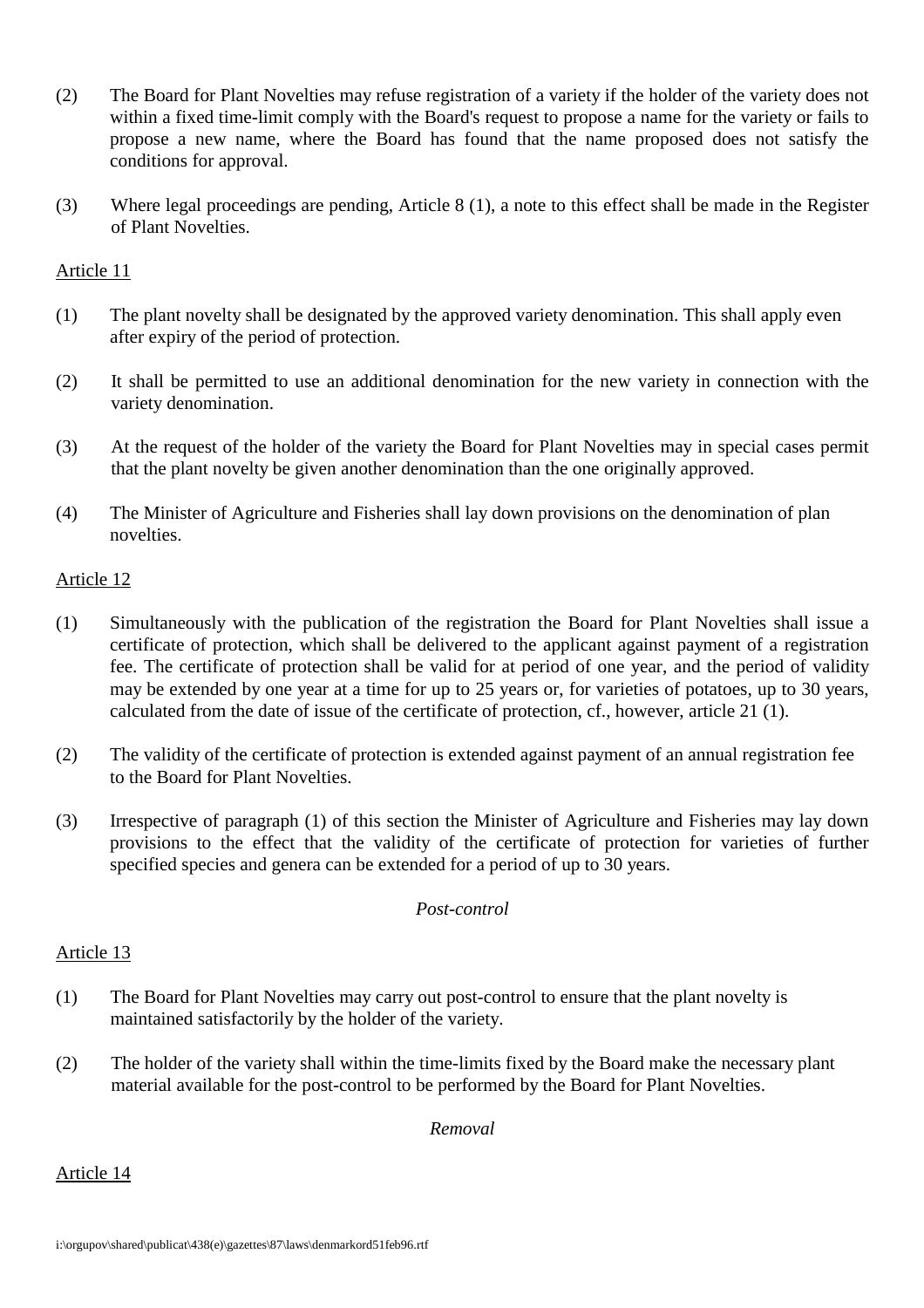- (1) The Board for Plant Novelties deletes a plant novelty from the Register of Plant Novelties if
	- 1) it is established that at the time of registration the plant novelty did not satisfy the conditions for entry laid down in Article 1,
	- 2) at the post-control the Board finds that the plant novelty has not been maintained satisfactorily,
	- 3) the Board receives a written request from the holder of the variety to this effect, or
	- 4) the annual registration fee has not been paid.
- (2) The Board for Plant Novelties may further delete a plant novelty from the Register of Plant Novelties if the holder of the variety does not within the time-limit fixed by the Board comply with the Board's request
	- 1) to make available to the Board the material needed for the post-control or
	- 2) to propose a new name for the variety in cases where the Board has subsequently found that the approved name does not satisfy the provisions laid down by the Minister of Agriculture and Fisheries.
- (3) The plant novelty shall be deleted from the Register two months after notification of the holder of the variety of the decision of the Board for Plant Novelties unless before expiry of that period the case has been brought before the law-courts by the holder of the variety.

(1) If a plant novelty has been deleted from the Register of Plant Novelties, it cannot be reentered in the Register. The Board for Plant Novelties shall publish a notice of the deletion and the reason for it.

## **Chapter 4**

#### *Scope of protection*

- (1) Material of a plant novelty may only
	- 1) be used for commercial production, propagation or treatment and storage with a view to propagation, and
	- 2) be offered for sale, sold, transferred or stored with a view to sale or transfer subject to permission by the holder of the variety and only on the terms and conditions, including payment of an appropriate royalty, specified by the holder.
- (2) The Minister of Agriculture and Fisheries may lay down provisions to the effect that any person propagating plant novelties of specified species for professional use on his own holding shall pay a royalty to the holder of the variety.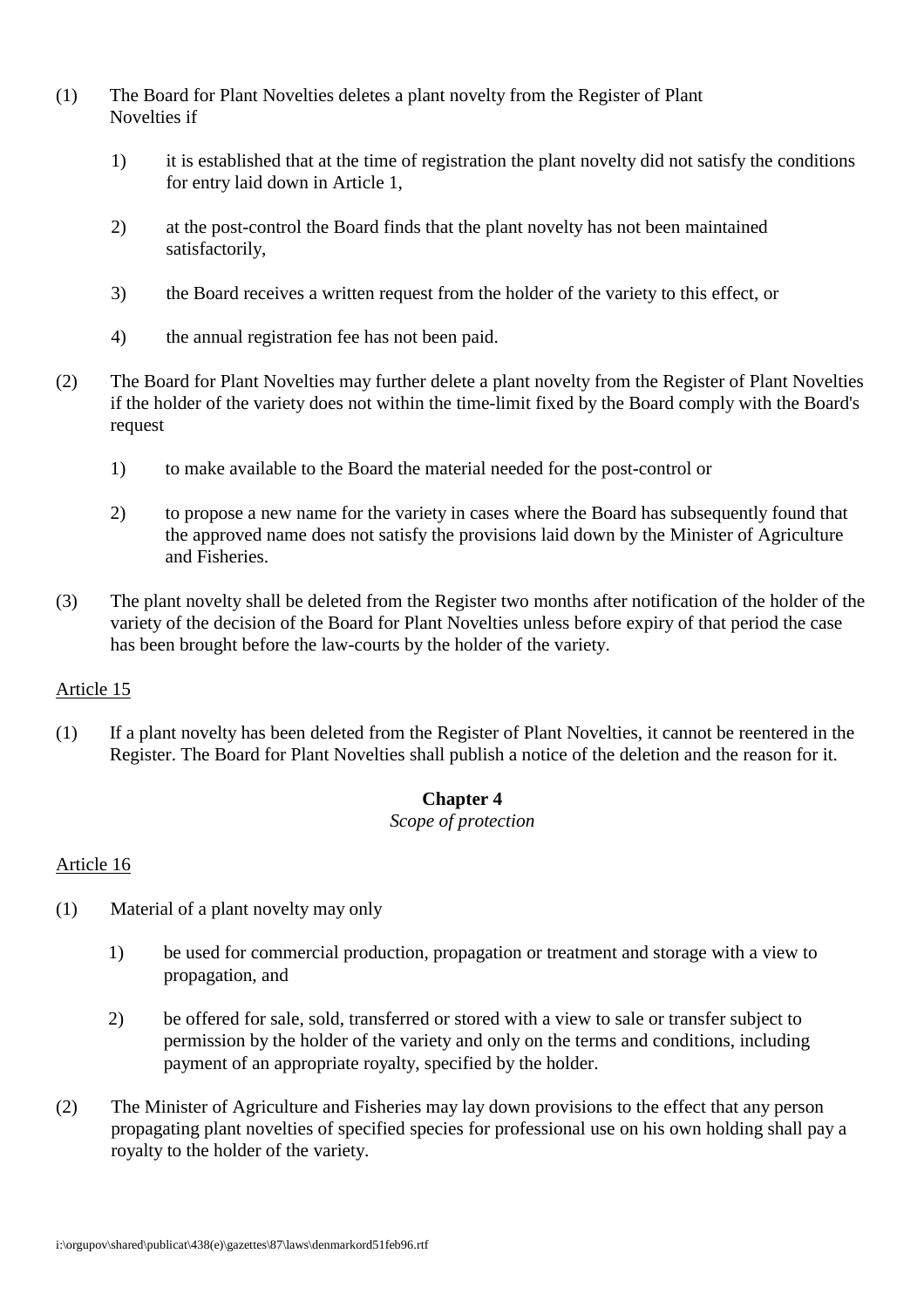- (3) Any person who propagates a plant novelty or sells propagating material of the plant novelty shall provide the holder of the variety with the information necessary for calculation and collection of royalty.
- (4) Paragraphs (1) (3) shall apply correspondingly
	- 1) to harvested material obtained from the use of propagation material of a plant novelty, if the holder of the variety
		- a) has not permitted such use of the material and
		- b) has not had the possibility of exercising his rights to the material in accordance,
	- 2) to varieties that
		- a) are essentially derived from a plant novelty if this is not itself essentially a derived variety or
		- b) are not independent in relation to the plant novelty, cf. Article (1) (1), or
		- c) can be produced only by repeated use of the plant novelty.
- (5) The Ministry of Agriculture and Fisheries may decide that on the conditions laid down in paragraph (4) no. 1, a) and b), paragraphs (1) - (3) shall also apply to products produced from propagation material of a plant novelty or any harvested material obtained therefrom.
- (6) The conditions specified by the holder of the variety, cf. paragraph (1) may only concern the use and offer for sale as stated in paragraph (1), nos. 1 and 2, and royalties. The terms and conditions shall be reasonable and identical for all producers.

Plant novelties may be used freely for research and breeding activities.

#### Article 18

(Repealed).

- (1) The question of whether the terms and conditions stipulated by the holder of the variety are in accordance with Article 16 (6) may be referred to the Terms Board for Plant Novelties, cf. Article 22 (1). Where the Board finds that the terms and conditions are against Article 16 (6), it may order the holder of the variety to change them.
- (2) The holder of the variety shall not be entitled to demand a fee for the use of an additional variety denomination registered as a trade mark, cf. Article 11 (2), until after the expiration of a period of 25 (30 resp.) years, cf. Article 12 (3), calculated from the date of issue of the certificate of protection for the plant novelty irrespective of whether the registration is maintained throughout the period.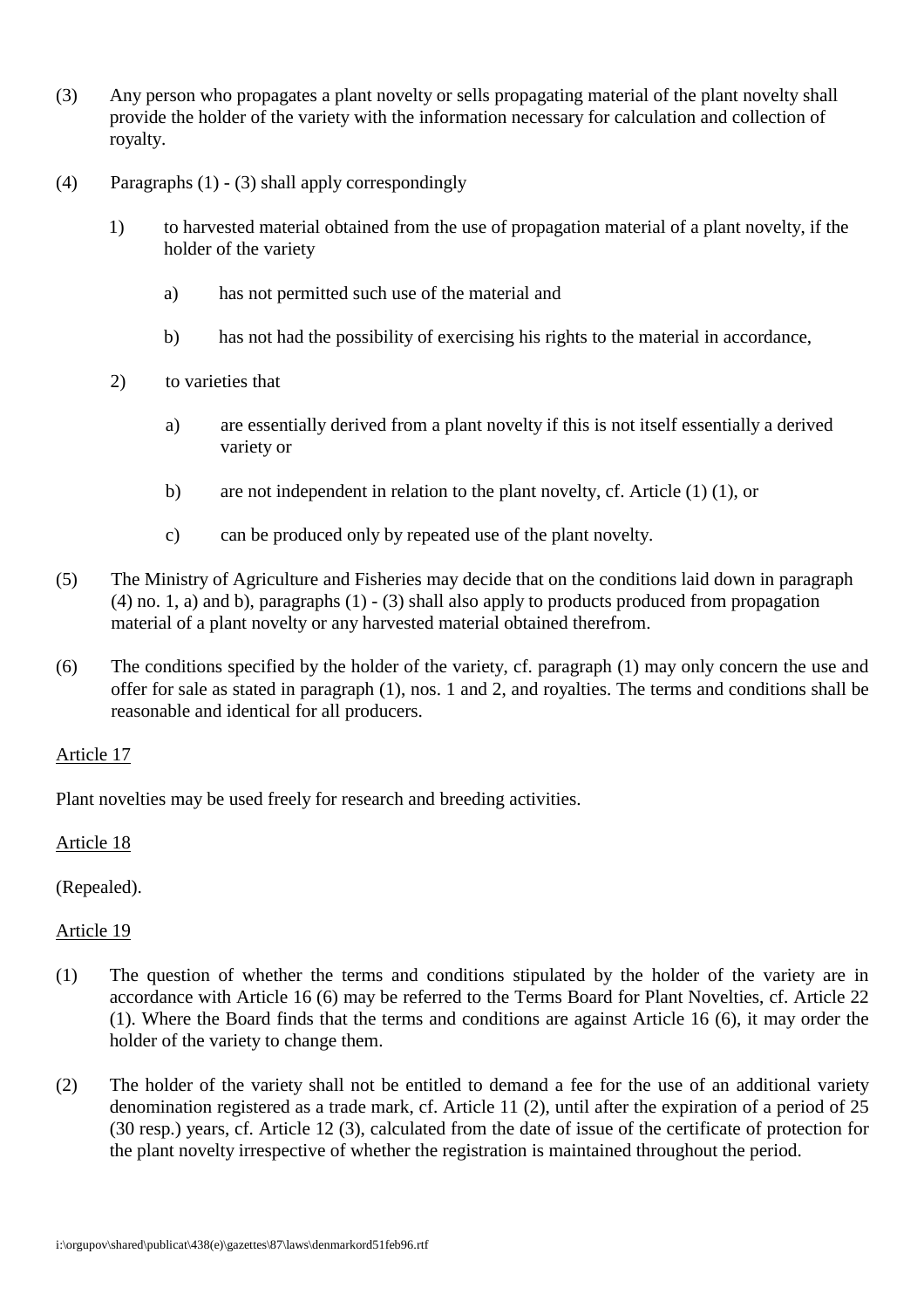(3) Paragraph 2 shall not apply to propagating material of a variety protected in this country if the propagating material originates from a state which has not protected the variety.

## Article 20

(1) If the Minister of Agriculture and Fisheries considers it necessary to ensure distribution of a plant novelty or to prevent substantial deterioration of the conditions for a branch of industry, he may after consultation with the Terms Board for Plant Novelties order the holder of the variety to give one or more persons permission for the commercial propagation and sale of propagating material of a plant novelty and to fulfil, or cause others to fulfil, orders for suitable propagating material within a reasonable time-limit. The provisions of Article 16 shall. apply correspondingly.

#### Article 21

- (1) The terms and conditions referred to in Article 16 (1) may be applied the holder of the variety in the period from acceptance of the application for protection of a variety till its entry in the Register of Plant Novelties (the period of application), provided that the applicant notifies the Board for Plant Novelties thereof. The protection period stated in Article 12 shall in this case be calculated from the date of entry of the notice in the journal kept by the Board for Plant Novelties. The provisions of Articles 11 and 20 shall apply correspondingly during the period of application.
- (2) Any royalties collected during the period of application shall be deposited by the producer on a blocked account in a financial institution in favour of the holder of the variety. The amount shall be released if the variety is entered in the Register of Plant Novelties. Otherwise, the deposited amount, inclusive of any interest accrued, shall be repaid to the producer.
- (3) If the application for protection of a variety is withdrawn, or if the entry of the variety in the Register of Plant Novelties is refused, the variety may be used freely for propagation. A producer, who during the period of application has used the variety for propagation, shall be in the same position as if an unprotected variety had been used.

## **Chapter 5**

#### *Administration*

## Article 22

(1) The Minister of Agriculture and Fisheries shall set up a board, the Board for Plant Novelties, to administer the provisions of Chapters 2 and 3 of the Act, and a board, the Terms Board for Plant Novelties, to deal with disputes concerning the terms and conditions of royalties, cf. Chapter 4.

The Minister of Agriculture and Fisheries shall lay down the composition and functions of the Boards in the rules of procedure.

#### *Complaints*

Article 23

(1) The decisions of the Board for Plant Novelties pursuant to Chapters 2 and 3 and the decisions of the Terms Board for Plant Novelties pursuant to Chapter 4 of this Act cannot be brought before another administrative authority.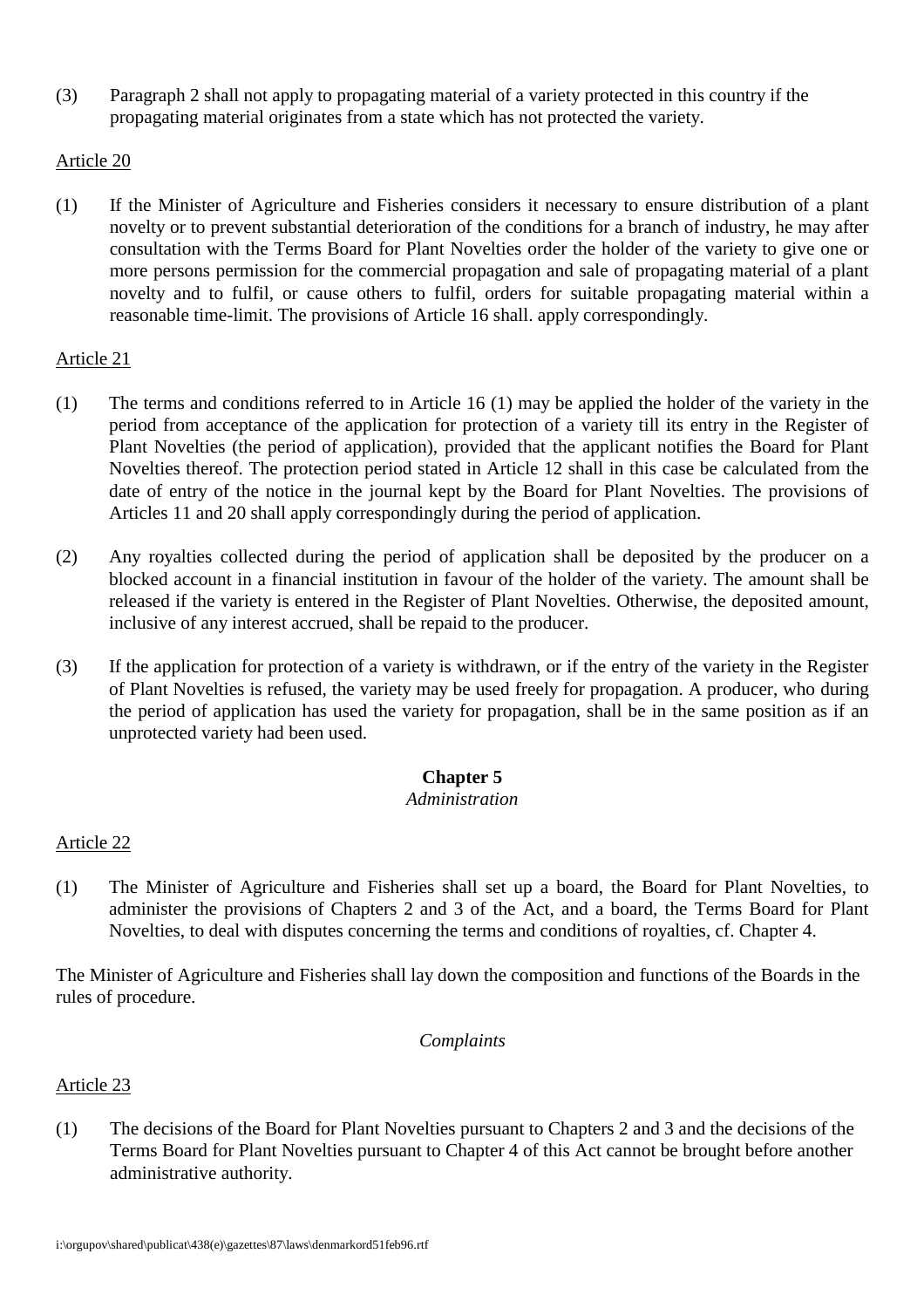(1) Where the holder of the Plant Breeder's Rights is not resident in or does not have his registered office in this country, writs etc. may be served to a duly authorised agent who is resident or has his registered office in this country. In all other cases, notices etc., shall be served in accordance with Article 159 of the Administration of Justice Act.

*Fees*

# Article 25

- (1) The Ministry of Agriculture and Fisheries may lay down provisions concerning
	- 1) fees to cover the costs incidental to dealing with applications, cf. Article 3 (4), and to the prolongation of the validity of the certificate of protection, cf. Article 12 (2), and for total or partial covering of the costs of examination, cf. Article 9 (2),
	- 2) interest in connection with late payment of fees, and
	- 3) fees for letters of reminder.
- (2) Distress may be levied on fees and interest charged pursuant to paragraph (1).

## Article 26

- (1) Any person who contravenes Article 16 (1), (3) or (4) shall be liable to a fine. Contravention of the said provisions is subject to private prosecution.
- (2) Any person who
	- 1) contravenes Article 11 (1), or
	- 2) fails to comply with an order given pursuant to Article 19 (1), 2nd sentence, and Article 20 shall likewise be punished by a fine.
- (3) Regulations issued pursuant to Article 11 (4) and Article 16 (2) and (5), may provide for punishment by a fine for contravention of the provisions of the regulations. Any contravention of regulations laid down according to Article 16 (2) and (5), shall be subject to private prosecution.
- (4) Where a contravention has been committed by limited companies, private limited companies, co-operative societies, e.a., the punishment by a fine may be imposed on the company as such. Where contravention is committed by a local authority or by an intermunicipal enterprise, cf. Article 60 of the Local Administration Act, the punishment by a fine may be imposed on the local authority or the inter-municipal enterprise.

*Coming into Force etc.*